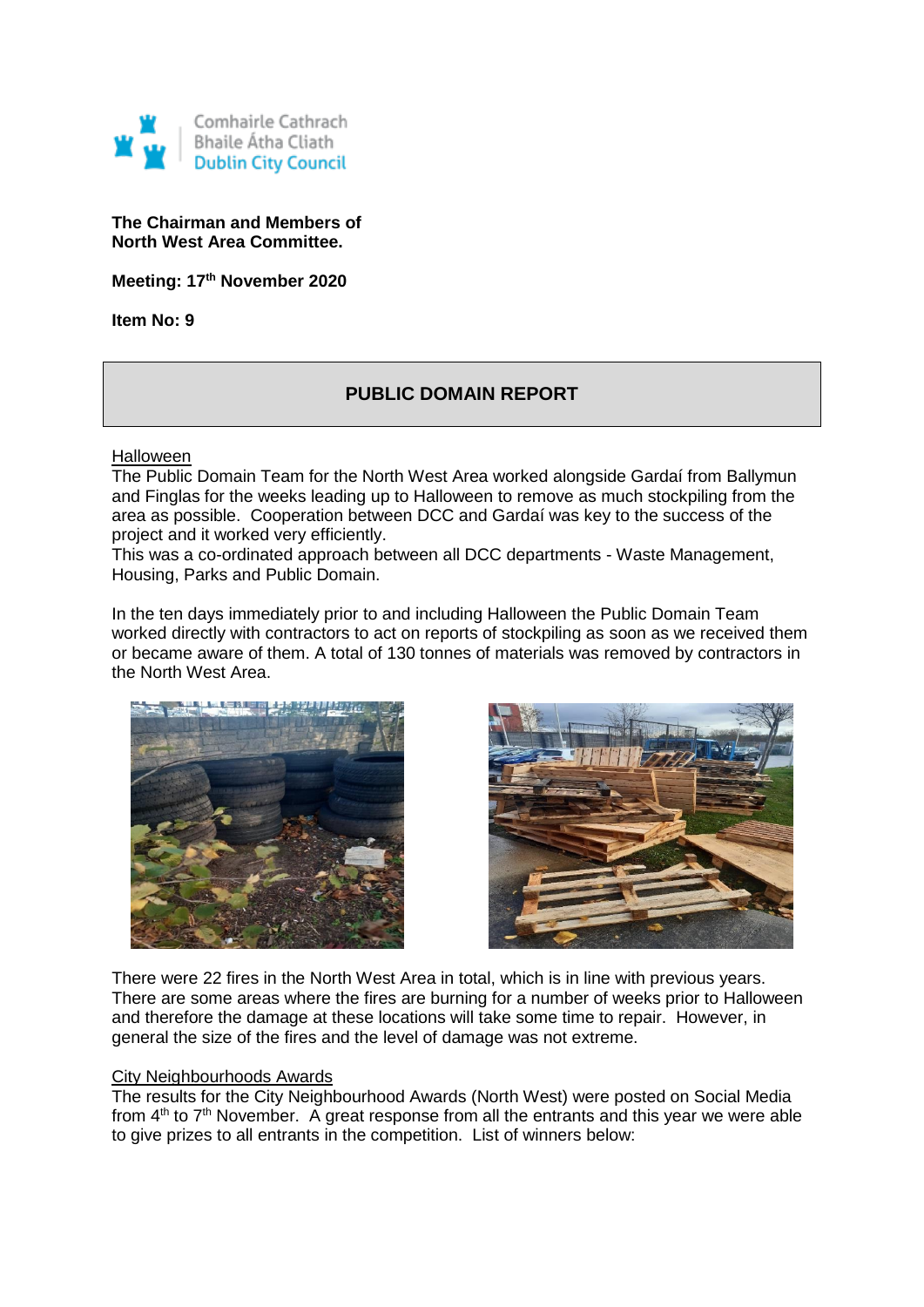# **North West Area**

# **City Neighbourhood Awards 2020**

| <b>Category</b>                | <b>Winner</b>                                                                                                                                                                                                                                           |  |
|--------------------------------|---------------------------------------------------------------------------------------------------------------------------------------------------------------------------------------------------------------------------------------------------------|--|
| <b>RESIDENTIAL COMPETITION</b> |                                                                                                                                                                                                                                                         |  |
| 1-150 Dwellings                | Joint Winner - 1 -Doon Court Environmental Group<br>2- Knowth & Druid Court Residents                                                                                                                                                                   |  |
|                                | Joint Runner- up - 1- Oakwood Avenue / Sycamore<br>Park<br>2- The Waltons                                                                                                                                                                               |  |
|                                | 1. Coultry Way Tidy Road Committee<br>Merit -<br>2. Finn Eber Fort Residents<br>3. Hollywell Residents Association<br>4. Beneavin Residents Association<br>5. Patrickswell Court Residents Association<br>6. Beneavin Court Residents Group             |  |
| 151-300 Dwellings              | Winner - Lakeglen Residents Association                                                                                                                                                                                                                 |  |
|                                | Runner-up - Glasnevin Avenue Environmental<br>Group                                                                                                                                                                                                     |  |
|                                | Merit -<br>1. Northway Estate Residents Association<br>2. Scribblestown Residents Association                                                                                                                                                           |  |
| 300 Dwellings and Over         | <b>Winner-</b> Willow Park & Pinewood Residents Association                                                                                                                                                                                             |  |
|                                | <b>Runner-Up</b> - Dunsink Residents Association                                                                                                                                                                                                        |  |
| Senior Citizen Complex         | Joint Winner - 1- Merville Court<br>2 - Ballygall Senior Citz Fold Housing                                                                                                                                                                              |  |
|                                | Runner-Up - Kildonan Court                                                                                                                                                                                                                              |  |
|                                | <b>Merit</b> - Griffith Crescent Community Group                                                                                                                                                                                                        |  |
| <b>Front Garden</b>            | Winner - 69 Knowth Court - Leonie Stears                                                                                                                                                                                                                |  |
|                                | Runner-Up - 45 Doon Court - Tina + Terry                                                                                                                                                                                                                |  |
|                                | Merits $- 19,21,23$ & 24 Graigue Court<br>18,36 & 41 Druid Court<br>44 & 48 Doon Court<br>8 Termon Court<br>18 Kilshane Drive<br>70A, 117 & 185 Hillcrest Park<br>73 Glasnevin Park<br>45 Wadelai Road<br>4 St Canices Park<br>$\overline{\phantom{a}}$ |  |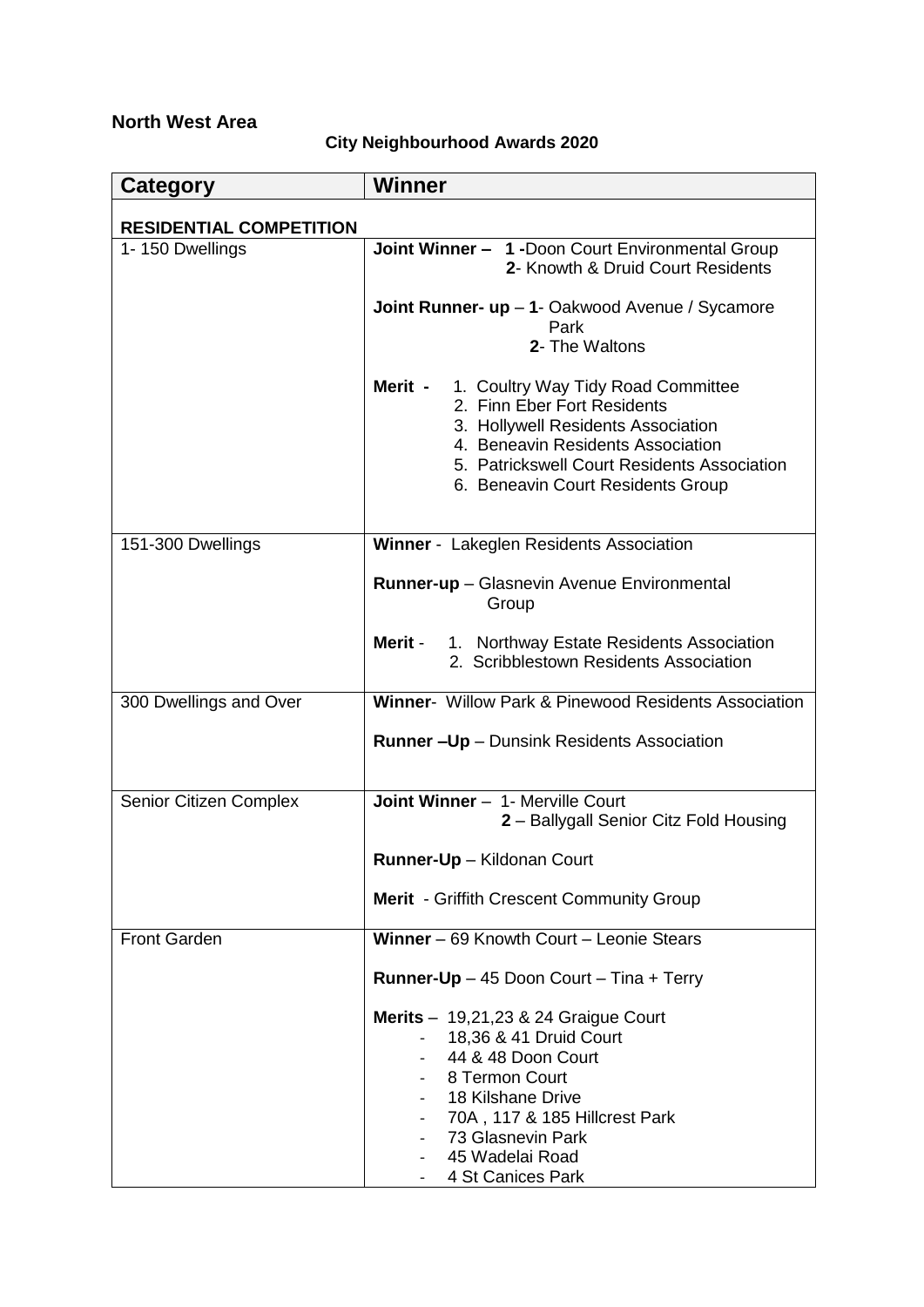| Open Green Space                           | Joint Winner - 1 - Joes Patch<br>2- The Fairy Garden<br>3 - Sunnyside                                                                                                                                                                                                                                                                                                                                                                                                |
|--------------------------------------------|----------------------------------------------------------------------------------------------------------------------------------------------------------------------------------------------------------------------------------------------------------------------------------------------------------------------------------------------------------------------------------------------------------------------------------------------------------------------|
|                                            | Merit<br>1. An Cearnog Glas<br>$\sim 10^{-10}$ m $^{-1}$<br>2. Belclare People<br>3. Doon Court Environmental Group<br>4. Doon in Bloom<br>5. Doon in Bloom<br>6. Finglas Tidy Towns<br>7. Scribblestown Residents Group<br>8. The Waltons<br>9. Wadelai Hillcrest & District Residents<br>Association<br>10. Wellmount Green & Crescent Res Ass<br>11. Hollywell Residents Association<br>12. Willow Park & Pinewood Res Ass<br>13. Grove Wood EWG                  |
| <b>Community Environment</b><br>Initiative | <b>Joint Winner</b> $-1$ - Finglas Tidy Towns<br>2- Patrickswell Court                                                                                                                                                                                                                                                                                                                                                                                               |
|                                            | <b>Joint Runner-Up</b> $- 1 - W$ adelai/ Hillcrest & District Res<br>Assoc<br>2- Doon Court Environmental<br>Group<br>Merit -<br>1. Glasnevin Ave Environmental Group<br>2. Finn Eber Fort Residents<br>3. Scribblestown Residents Association<br>4. The Waltons<br>5. Wellmount Crescent & Green Res Ass<br>6. Kilshane Residents Association<br>7. Wadelai Hillcrest & District Res Ass<br>8. Willow Park & Pinewood Res Ass<br><b>9. Beneavin Court Residents</b> |
| <b>Community Garden</b>                    | Winner - Glas Community Garden<br>Runner-Up - Patrickswell Court                                                                                                                                                                                                                                                                                                                                                                                                     |
|                                            | Merit -<br>1. The Waltons<br>2. Finglas Tidy Towns<br>3. Finglas Forest Community Garden                                                                                                                                                                                                                                                                                                                                                                             |
| Urban Village                              | Winner - Finglas Tidy Towns                                                                                                                                                                                                                                                                                                                                                                                                                                          |
| <b>Mixed Use Street</b>                    | Winner - Ballymun Tidy Towns                                                                                                                                                                                                                                                                                                                                                                                                                                         |
| <b>Individual Contribution</b>             | Winner - Gillian Lloyd Corbett                                                                                                                                                                                                                                                                                                                                                                                                                                       |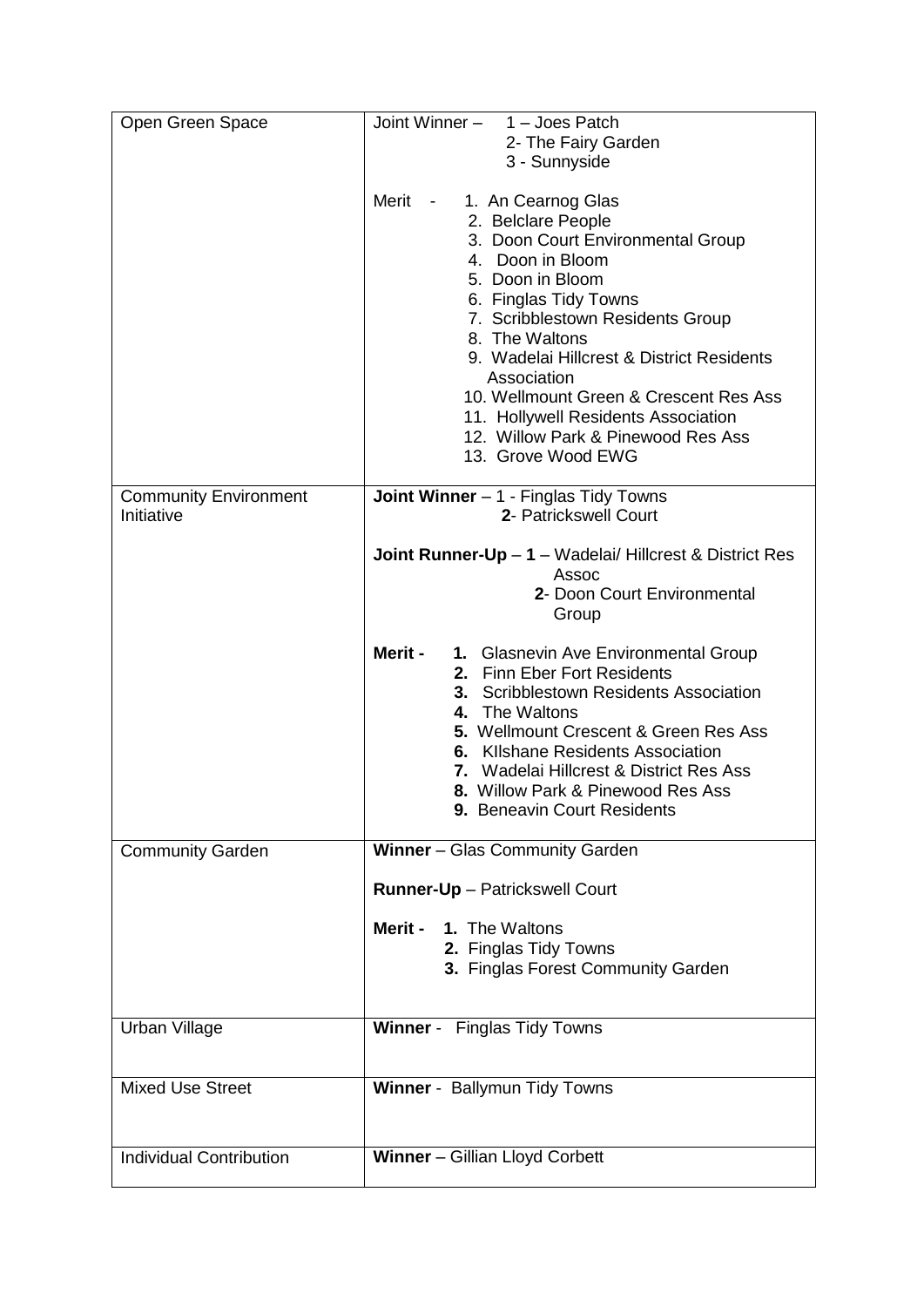|                              | Runner- Up - Angela Cruiz                          |
|------------------------------|----------------------------------------------------|
|                              |                                                    |
|                              | Merits - 1. Maeve McNamara                         |
|                              | 2. Deirdre Martin                                  |
|                              | 3. Joanne Higgins                                  |
|                              |                                                    |
| <b>Best New Entry</b>        | Winner - Finn Eber Fort Residents                  |
|                              |                                                    |
|                              | <b>Joint Runner-Up</b> $-1$ – Wellmount Crescent & |
|                              | <b>Wellmount Green Res Ass</b>                     |
|                              | 2 - Pairc Ni Cuileann                              |
|                              |                                                    |
|                              | (The Feileacans)                                   |
|                              | Merit - 1. Scribblestown Residents Association     |
|                              | 2. Glasnevin Avenue Environmental Group            |
|                              | 3. Beneavin Court Residents                        |
|                              | 4. Silloge Park Residents                          |
|                              |                                                    |
| <b>Endeavour Award (Most</b> | Winner - Wadelai/ Hillcrest - Plant Sale           |
| Improved Entry)              |                                                    |
|                              | Merit - 1. Wadelai/Hillcrest                       |
|                              | 2. Wadelai/Hillcrest                               |
|                              |                                                    |
| <b>Apartment Complex</b>     | <b>Winner - St Canice's Court</b>                  |
|                              |                                                    |
| <b>Allotments</b>            | <b>Winner - FAST (Finglas Tidy Towns)</b>          |
|                              | <b>Runner-Up</b> - Meakstown Allotments            |
|                              |                                                    |
| <b>BUSINESS COMPETITION</b>  |                                                    |
| <b>Best Shopfront</b>        | <b>Winner</b> $-$ Twigs and Berries                |
|                              |                                                    |

### Better Ballymun

The Better Ballymun Project are still going strong within the Covid-19 restrictions and working on small scale projects within the Community. They are now finalists in the Pride of Place awards, which take place virtually this year on the 21<sup>st</sup> November, We wish them luck in the competition.

### Leaf Collection

The Public Domain Team and Waste Management Crews are working tirelessly to distribute blue bags for leaf collection. The North West Communities are working hard to remove the leaves from the footpaths and communal areas and DCC North West would like to thank all the groups and individuals involved in this initiative. There were 370 collections of blue bags noted on CRM for the month of October and given that there are at least 4 bags in each pick up gives an indication of the mammoth task that is being undertaken.

### Illegal Dumping

There were 214 incidents of illegal dumping noted in the month of October for the North West Area. This figure has remained stable for the last number of months.